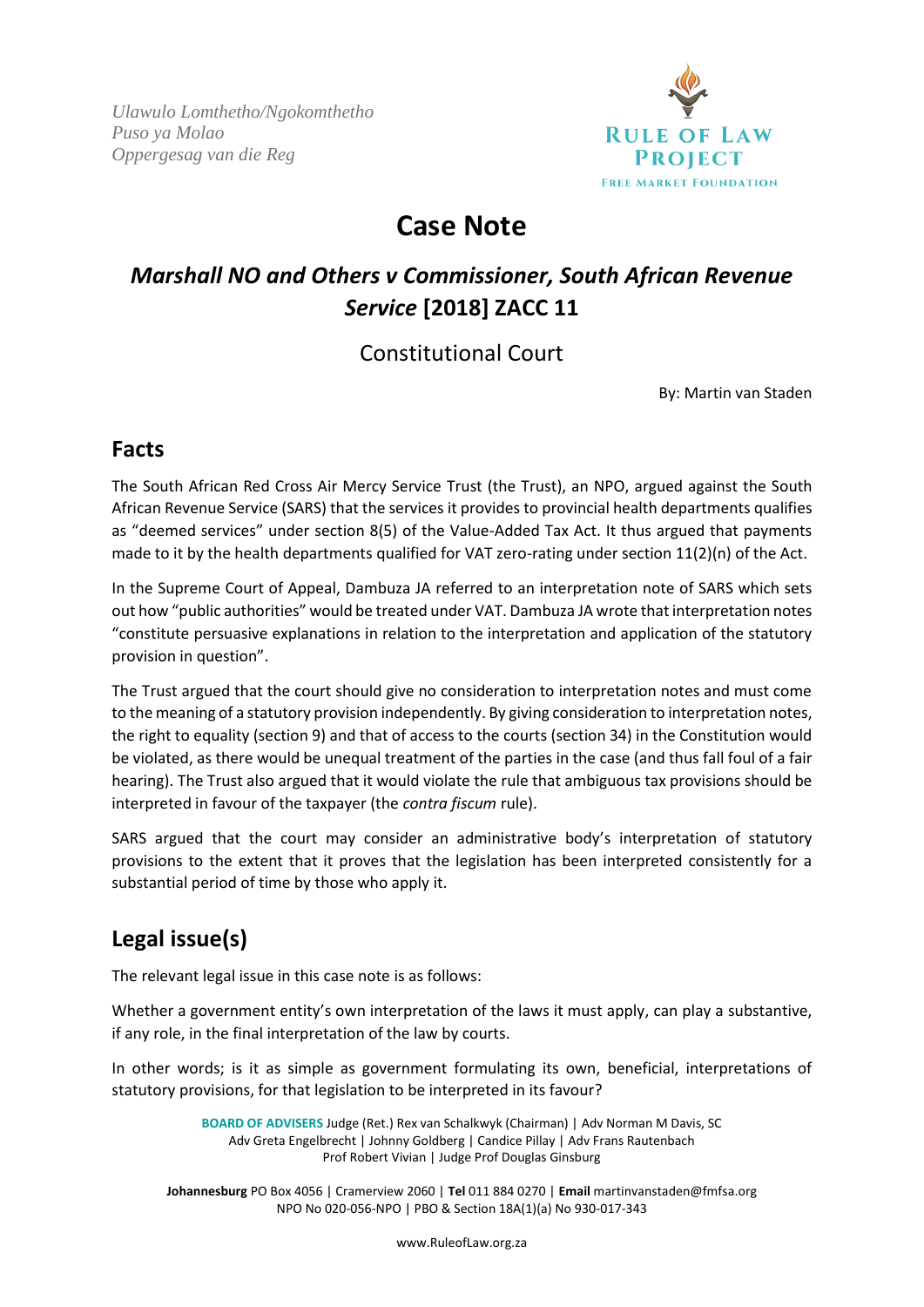### **Judgment**

The unanimous Constitutional Court, per Froneman J, held that the Supreme Court of Appeal came to its conclusion independently of what the interpretation note said, and simply used the interpretation note to confirm its interpretation. The Trust's application for leave to appeal was thus refused, as the prospects of success were not good.

Paragraphs 9 and 10 of the judgment, are, however, of interest.

Froneman J asked why a "unilateral practice" (for instance, formulation of its own interpretation notes) by the executive government should play a role in the determination of the meaning of statutory provisions, especially if that entity within government is one of the litigating parties before the court – as is the case with SARS, in this context. Froneman J concludes:

"In those circumstances it is difficult to see what advantage evidence of the unilateral practice will have for the objective and independent interpretation by the courts of the meaning of legislation, in accordance with constitutionally compliant precepts. It is best avoided."

Where the government's interpretation is simply evidence of practice recognised by all relevant parties, it is conceivably allowable.

#### **Analysis**

The fifth and sixth Imperatives of the Rule of Law are relevant to the significance of this case. For more on the Imperatives, see [https://ruleoflaw.org.za/rule-of-law/.](https://ruleoflaw.org.za/rule-of-law/)

The Fifth Imperative declares:

"The sole legitimate authority for making substantive law rests with the legislature, which authority shall not be delegated to any other entity."

The Sixth Imperative declares:

"No law shall have the aim or effect of circumventing the final authority of the courts."

Giving interpretive weight to a note from the executive government would have fallen foul of both these implications of the Rule of Law, which is co-equally supreme with the written text of the Constitution, by virtue of section 1(c) of the latter.

By considering an interpretive note by government as having weight in the interpretation of a piece of legislation, the executive branch of government would have been given law-making power. This is so because any language used by the legislature in the original legislation can simply be diluted and reinterpreted in interpretive notes, to produce whatever the respective executive entity wants.

Similarly, the notion of an interpretive note is itself problematic. The interpretation of statutes has historically been the domain of the judiciary. The First Imperative of the Rule of Law requires that the law must be clear, and, as a result, if there is a need for an interpretive note in the first place, it means the legislation in question was likely not clear and unambiguous enough for the administering entity to apply it as is. In any event, if this is the case, the courts must be called upon to bring clarity to the legislation. The executive entity must not, as a general rule, assume for itself the authority to do so.